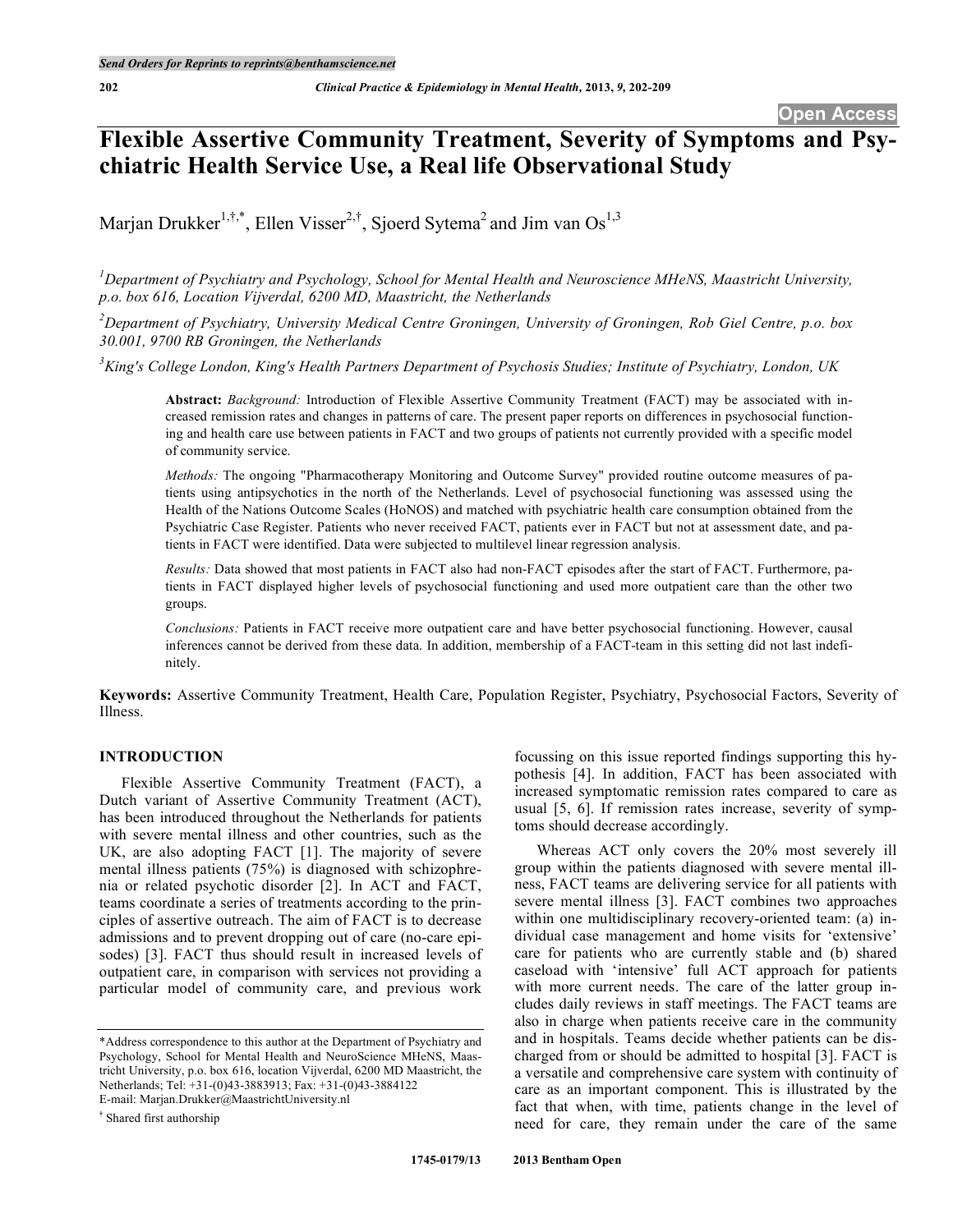multidisciplinary team. In this way, FACT teams serve a diverse population of patients with severe mental illness and variable levels of need for care, whereas ACT teams only serve patients who are in crisis or have the highest needs for care. This leads to a lower frequency of contacts and a higher number of patients in FACT teams compared to ACT teams.

In the last ten years of the  $20<sup>th</sup>$  century, ACT teams were introduced in large Dutch cities. At the same time, FACT was introduced in some less urbanised areas such as the province of Groningen in the North of the country and in the province of Limburg in the South. Previous research on FACT was only performed in Limburg [4-6] and results need to be replicated in other areas. Within the Groningen area, not all patients diagnosed with severe mental illness in fact receive FACT; those not in FACT receive care as usual which constitutes the same treatment, however, without the benefit of coordination by a case-manager. Patients receiving care as usual are admitted when there is clinical exacerbation or relapse and they do not receive assertive outreach. Because in Groningen psychiatric health care consumption is registered and secondary data on routine outcome measures are available, data on mental health care consumption and level of psychosocial functioning could be combined while investigating differences between patients in FACT and patients not receiving care from FACT teams. Evaluation of psychosocial functioning was carried out at a random moment during ongoing treatment (i.e. not at baseline) and assessment of health care consumption was matched with this moment.

In order to examine FACT in circumstances of routine clinical practise, the following research questions were formulated:

- 1. Do subjects in FACT have better psychosocial functioning:
	- a. compared to patients receiving care as usual, who were never treated in FACT?
	- b. compared to patients receiving care as usual, who were ever in FACT?
- 2. Is mental health care consumption different when a patient is in FACT?
	- a. compared to patients receiving care as usual, who were never treated in FACT?
	- b. compared to patients receiving care as usual, who were ever in FACT?

#### **METHODOLOGY**

#### **Setting**

For the present analysis, data from the "Pharmacotherapy Monitoring and Outcome Survey" (PHAMOUS) were matched with mental health care consumption data. PHAMOUS is an ongoing survey initiated by the Rob Giel Research centre, including three large mental health care institutions and the University Centre of Psychiatry in Groningen with the three Northern provinces of The Netherlands as a catchment area. It combines a yearly somatic screening with routine outcome measures in patients diagnosed with schizophrenia or related psychotic disorder who are using

#### FACT, Symptoms, and Psychiatric Service Use Service of Service 15 and Service Clinical Practice & Epidemiology in Mental Health, 2013, Volume 9 203

antipsychotic medication. The Health of the Nation Outcome Scales (HoNOS) is part of this screening and is included in the treatment plans of these patients. The process of yearly monitoring all patients rather than a well-designed randomised controlled trial in a selected homogeneous subgroup within the total patient group can reflect real life patient outcomes and help evaluate and improve every day practice. The study was submitted for approval to the medical ethics committee of the University Medical Health Centre in Groningen. The committee's secretary stated that due to the nature of the study (i.e. being part of care as usual) formal approval was not required. PHAMOUS-participants who lived in the province of Groningen and who received care in the largest mental health care institution in the province of Groningen were included in this study. Patients could have up to three HoNOS assessments in the period of data collection used for the current analyses (January 2008 - June 2010).

#### **The HoNOS**

Nurses assessed the level of psychosocial functioning using the HoNOS [7]. This instrument includes 12 domains of functioning which are rated on a four item Likert scale between  $0$  (=no problem) to  $4$  (=(very) severe problem). A HoNOS total score as well as four subscores can be calculated (behaviour, impairment, symptoms, social) [8]. Good validity has been reported whereas reliability and sensitivity to change are deemed adequate [9].

# **Psychiatric Case Register and the Matching Procedure**

Psychiatric Case Registers (PCR) register mental health care consumption, such as inpatient care, outpatient care and sheltered housing, separately for each individual among all mental health service users in a region. For the present analyses, data of the PCR registering mental health service consumption in the three Northern provinces of The Netherlands (population 1.7 million) was used. Since the PHAMOUS-study and the PCR both use the same anonymized patient codes, data of patients could be matched for use in this study. Ethical committees in Maastricht, Utrecht and Groningen have confirmed that by law routine outcome data collected for the purpose of management information is not within their remit as long as patients are aware of the purpose (including scientific publications).

Using PCR data between January 2000 and December 2009, each HoNOS assessment of each patient was defined as a FACT or a non-FACT assessment. To this end, FACTstatus at the HoNOS-assessment date was determined by defining FACT and non-FACT episodes. If a patient is in FACT treatment, he can be treated by one or more of several mental health care institutions in the region, but treatment is coordinated by the FACT case-manager and, therefore, all mental health care is provided within the framework of FACT. Patients should have a FACT contact at least once a month. If a patient missed two consecutive FACT contacts, it was assumed that services were no longer provided by the FACT team and, therefore, a FACT-episode ended if a subject had no FACT contact for >61 days. If patients were admitted for a period not exceeding 3 months directly after a FACT-episode, this admission was recoded to a FACTepisode, because short-term admissions are part of FACTtreatment. If a patient did not use any mental health care for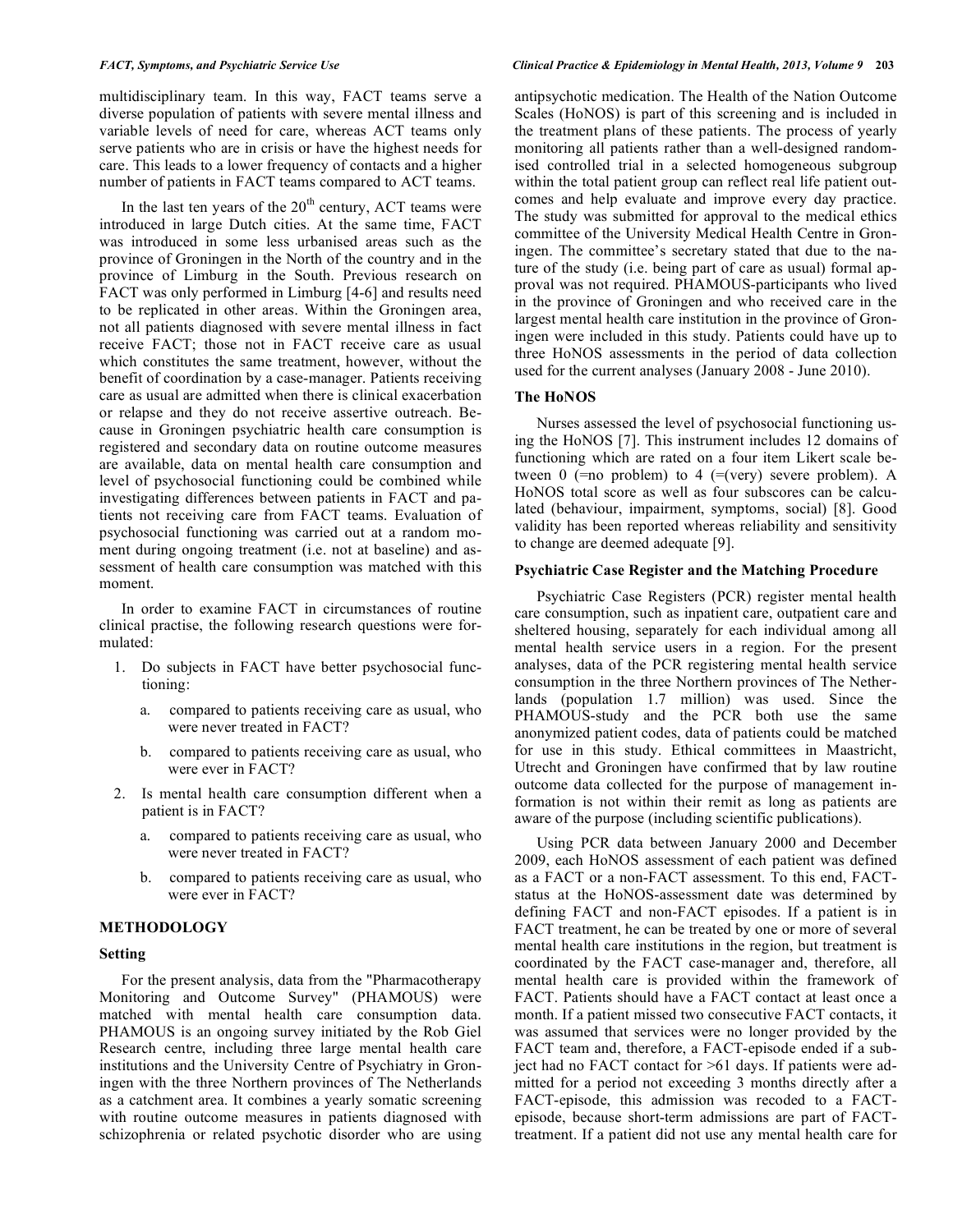100 days or more it was assumed that the patient moved or was outside the reach of FACT (e.g. forensic services). Therefore, periods in which no care was used were not included in the present analyses. Using the information from the episodes, FACT-status was determined for each HoNOS assessment: 0=control patients; never in FACT, 1=the patient was ever in FACT but not in a FACT-episode at assessment date, 2=the patient was in a FACT-episode at the date of assessment.

Proportion of inpatient days, outpatient contacts, day care/part-time care, sheltered housing and FACT contacts were calculated in the year after the PHAMOUS-assessment (i.e. the number of days a patient has contact with mental health care, e.g. inpatient day or outpatient contact, divided by total number of days in the period that is taken into account, e.g. 365). Proportion was chosen over number of days, because not all subjects were followed a full year. Assessments when patients were followed for less than 30 days (i.e. last date of health care consumption was shorter than 30 days after the last HoNOS assessment) were excluded from the analysis. This was the case when the HoNOS assessment was after October 2009 (PCR data being available until December 2009) or when patients did not receive care in the region.

#### **STATISTICAL ANALYSIS**

All analyses were performed using the statistical program Stata version 11 [10]. Because subjects could have up to three assessments which were all included in the analyses, the assumption of independence of the observations in standard regression techniques was not met. Multilevel linear regression analysis is ideally suited for the analysis of such structured data [11]. The regression coefficients obtained from this type of analysis can be interpreted in the same way as the estimates obtained from standard unilevel regression analyses. In both research questions, the main independent variable was the categorical FACT-group variable (0=control, 1=patient ever in FACT, 2 patient currently in FACT). Age in categories (20-35, 36-45, 46-55, 56-76) and gender were included as confounders.

When assessing the association between FACT-status and level of psychosocial functioning, outcome variables were the HoNOS total scores and HoNOS subscores. When assessing the association between FACT-status and health care consumption, proportion of admissions, proportion of outpatient contacts, proportion of sheltered housing, proportion of day care/part-time care, and proportion of FACTcontacts in the year after the HoNOS-assessment were the dependent variable. Because mental health care consumption variables are highly skewed, a permute routine was performed to validate the results.

## **RESULTS**

#### **Background characteristics**

Six-hundred forty-five patients were included; three of these were assessed three times, 130 twice, the remainder only once. Only 14 patients had HoNOS assessments when they were in FACT as well as HoNOS assessments when they were not in FACT. One-hundred and two (15.8%) patients were controls, 97 ever-FACT patients had one or more

assessments during a period they were not in FACT, and 460 had one or more assessments when they were in FACT. Only 20 non-FACT assessments in 19 ever-FACT patients were during a moment when the patient had not been in FACT before.

Sixty-six percent of the included patients were male, 23% was aged between 20 and 35 years and 20% between 56 and 76 years; the remainder was aged between 36 and 55 years. The distribution of gender was similar in all three groups (Table 1, chi-square= $0.90$ ,  $p=0.64$ ,  $df=2$ ), but control patients were older (controls 2.9 years older than current FACT, p=0.016; no difference between ever-FACT and current-FACT: B=-0.02 p=0.99). Mean HoNOS total score was 10.5 (standard deviation between=5.5, range 0-31). In control patients, HoNOS total score was 12.5, in ever-FACT patients 13.0 and in current FACT 9.5 (Table **1**).

The duration of FACT episodes was on average 2.9 years (range 1 day - 10.0 years, Table **2**), while HoNOS assessment was on average 3.0 years (range 1 day - 10.4 years) after the start of FACT. Only 10% of the assessments of patients in FACT were performed in the first 2 months of FACT-treatment (13% in the first 3 months).

The frequency of a schizophrenia diagnosis and substance use was lower in controls compared to both the current FACT and the ever-FACT group, while a diagnosis in the category of affective and anxiety disorders was higher in controls (Table **1**). There were no large or significant differences in duration of illness between the groups (Table **1**; F=0.09, df=2,593, p=0.92).

#### **FACT status and changes in FACT status over time**

Five hundred forty eight patients had FACT episodes and the mean number of FACT episodes was 3 (range 1-9; Table **2a**). Patients who were in FACT at a certain moment in time (ever-FACT patients) also had non-FACT episodes after that moment. On average, ever-FACT patients had 3.7 non-FACT episodes (range 1-10) and most of these non-FACT episodes were after the first FACT episode.

# **The Association Between Fact-Status and Health Care Use and Level of Psychosocial Functioning**

In the year after the HoNOS assessment, the proportion of time admitted was 10% in patients currently in FACT, while in control patients and the ever-FACT group this proportion was 48% and 50%, respectively (Table **2b**). Patients currently in FACT had lower HoNOS total scores (better psychosocial functioning) and lower scores on the HoNOS subscales Symptoms and Social than control patients (Table **3**). These current FACT-patients also had lower scores on HoNOS total and subscales than patients ever in FACT. Therefore, analyses of the association between health care use and FACT-status were controlled for level of functioning (Table **4**). Patients currently in FACT were significantly fewer days admitted to hospital and had more outpatient, day care and FACT contacts. This was the case both for the comparison with control patients and the comparison with ever-FACT assessments, while there was no difference between the ever-FACT and the control assessments.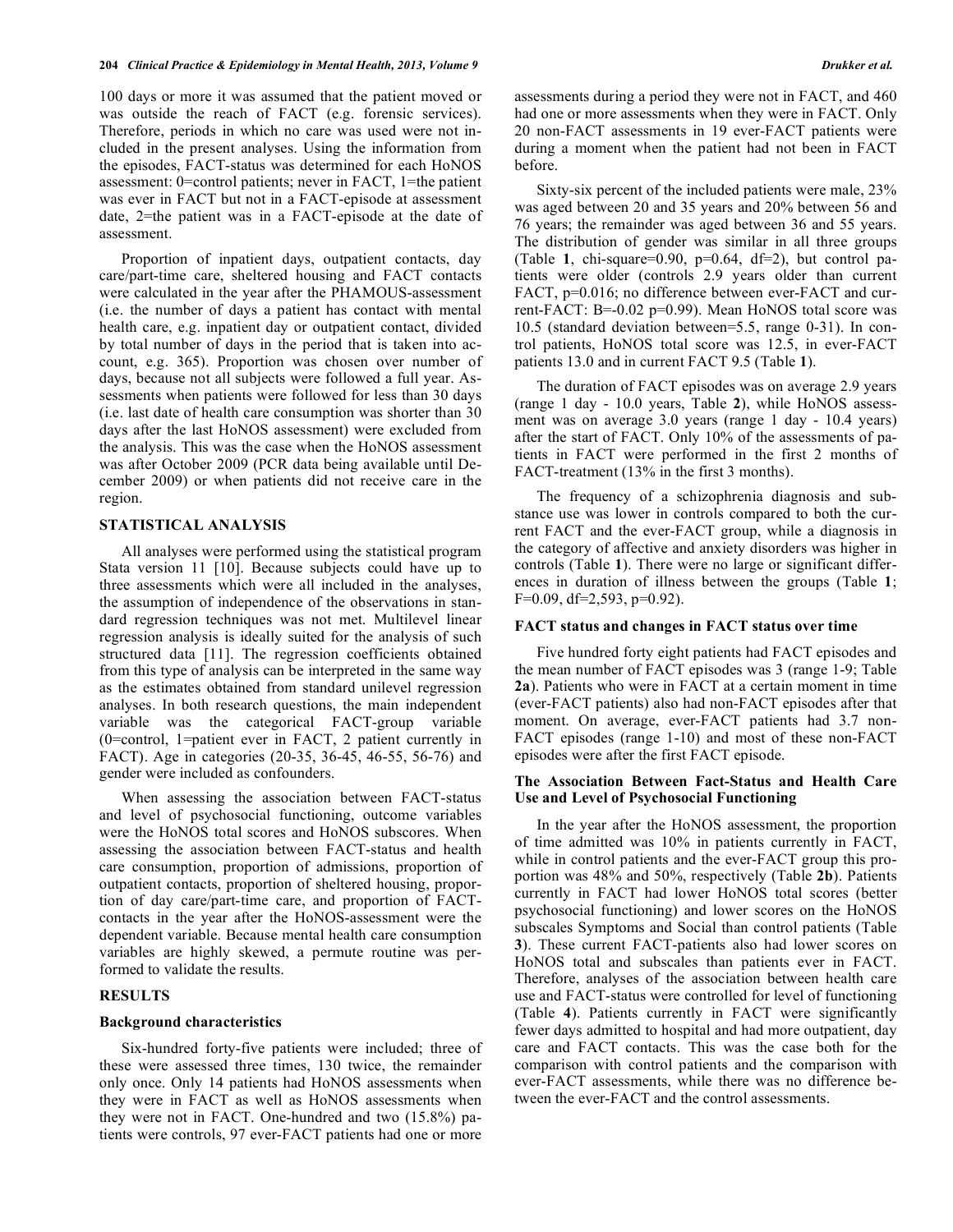|                                      |      | <b>Controls</b><br>$n=102$<br>Assessments=122 |             | $ever-FACT1$<br>$n=97$<br>Assessments= $1142$ | <b>Current-FACT</b><br>$n=460$<br>Assessments=542 |          |  |
|--------------------------------------|------|-----------------------------------------------|-------------|-----------------------------------------------|---------------------------------------------------|----------|--|
| Age, mean (SD)                       | 47.9 | (13.5)                                        | 44.3        | (11.1)                                        | 44.5                                              | (10.6)   |  |
| $-20-35$ , n $(\%$ )                 | 24   | (24%)                                         | 24          | (25%)                                         | 105                                               | (23%)    |  |
| $-56-76$ , n $(\%$ )                 | 34   | (33%)                                         | 16          | (16%)                                         | 76                                                | (17%)    |  |
| Males, $n$ $(\frac{9}{6})$           | 63   | (62%)                                         | 66          | (68%)                                         | 306                                               | (67%)    |  |
| HoNOS-scores, Mean (SD)              |      |                                               |             |                                               |                                                   |          |  |
| - Total                              | 12.5 | (6.1)                                         | 13.0        | (5.1)                                         | 9.5                                               | (5.3)    |  |
| - Behaviour                          | 1.2  | (1.3)                                         | 1.5         | (1.5)                                         | 0.9                                               | (1.3)    |  |
| - Impairment                         | 2.0  | (1.8)                                         | 1.7         | (1.4)                                         | 1.9                                               | (1.4)    |  |
| - Symptoms                           | 4.7  | (2.5)                                         | 5.0         | (2.3)                                         | 3.2                                               | (2.2)    |  |
| - Social                             | 4.7  | 3.0)                                          | 5.0         | (2.7)                                         | 3.5                                               | (2.5)    |  |
| Diagnoses at fisrt assessment, n (%) |      | $n=102$                                       |             | $n=97$                                        | $n=460$                                           |          |  |
| - Schizophrenia                      | 52   | (51%)                                         | 68          | (70%)                                         | 325                                               | $(71\%)$ |  |
| - Psychotic-delusional               | 24   | (24%)                                         | 18<br>(19%) |                                               | 59                                                | (13%)    |  |
| - Schizoaffective                    | 10   | $(10\%)$                                      | 10          | $(10\%)$                                      | 61                                                | (13%)    |  |
| - Affective-anxiety                  | 24   | (24%)                                         | 13          | (13%)                                         | 67                                                | (15%)    |  |
| - Substance abuse                    | 12   | (12%)                                         | 21          | (22%)                                         | 69                                                | (15%)    |  |
| - Other                              | 6    | (6%)                                          | 3           | (3%)                                          | 21                                                | (5%)     |  |
| Duration of illness                  |      | $n = 86$                                      |             | $n = 87$                                      | $n=423$                                           |          |  |
| mean (SD)                            | 17.3 | 15                                            | 17.4        | 11                                            | 17.8                                              | 9.9      |  |

# **Table 1. Sample Characteristics and HoNOS-Scores (Mean and Standard Deviation or Percentage)**

<sup>1</sup> Patients with at least one FACT-episode, but not in FACT at the moment of assessment 220 assessments before FACT and 94 after FACT (or between two FACT periods).

### Table 2a. Number of FACT and non-Fact Episodes, Total Lenght of Episde and Length of Episode at Assessment Date

|                                                                           |                                   | Controls n=102 Episodes 168             |                 | Ever-FACT <sup>1</sup> n=505<br>Episodes 1336 |                               |            | Current-FACT n=548<br>Episodes 1092     |                                       |            |
|---------------------------------------------------------------------------|-----------------------------------|-----------------------------------------|-----------------|-----------------------------------------------|-------------------------------|------------|-----------------------------------------|---------------------------------------|------------|
|                                                                           | mean                              | range                                   | SD <sup>2</sup> | mean                                          | range                         | <b>SD</b>  | mean                                    | range                                 | <b>SD</b>  |
| Number of episodes per patient<br>per treatment catagories <sup>3</sup>   | 2.3                               | $1-6$                                   | 1.5             | 3.7                                           | $1 - 10$                      | 2.0        | 3.0                                     | $1-9$                                 | 1.4        |
| Length of episodes (All<br>episodes <sup>3</sup> )                        | 3.6 year                          | $1 \text{ day} - 10.0$<br>4.2 y<br>year |                 | 1.25<br>year                                  | $1 \text{ day} - 9.2$<br>year | $1.9$ year | $2.0$ year                              | $1 \text{ day} - 10.0$<br>year        | 2.7 year   |
|                                                                           | Controls $n=75$<br>Assessments 75 |                                         |                 | Ever-FACT $n=80$<br>Assessments 83            |                               |            | Current-FACT $n=314$<br>Assessments 322 |                                       |            |
| Length of episodes including a<br>HoNOS assessment <sup>4</sup>           | 5.7 year                          | $1$ day - $10.0$<br>year                | 4.2 year        | 2.6 year                                      | $1$ day - $8.8$<br>year       | 2.7 year   | 2.9 year                                | $1$ day - $10.0$<br>year              | 2.8 year   |
|                                                                           |                                   |                                         |                 |                                               |                               |            |                                         | Current-FACT n=464<br>Assessments 642 |            |
| Length of FACT episodes At the<br>moment of HoNOS assessment <sup>5</sup> |                                   |                                         |                 |                                               |                               |            | $3.0$ year                              | $1$ day - $10.4$<br>year              | $3.0$ year |

<sup>1</sup>Patients with at least one episode of FACT, but not in FACT at the moment of assessment.<br><sup>2</sup>Standard deviation between (multilevel data)<br><sup>3</sup>In total, 2596 episodes in 650 patients<br><sup>4</sup>In total, 480 assessments in 460 pat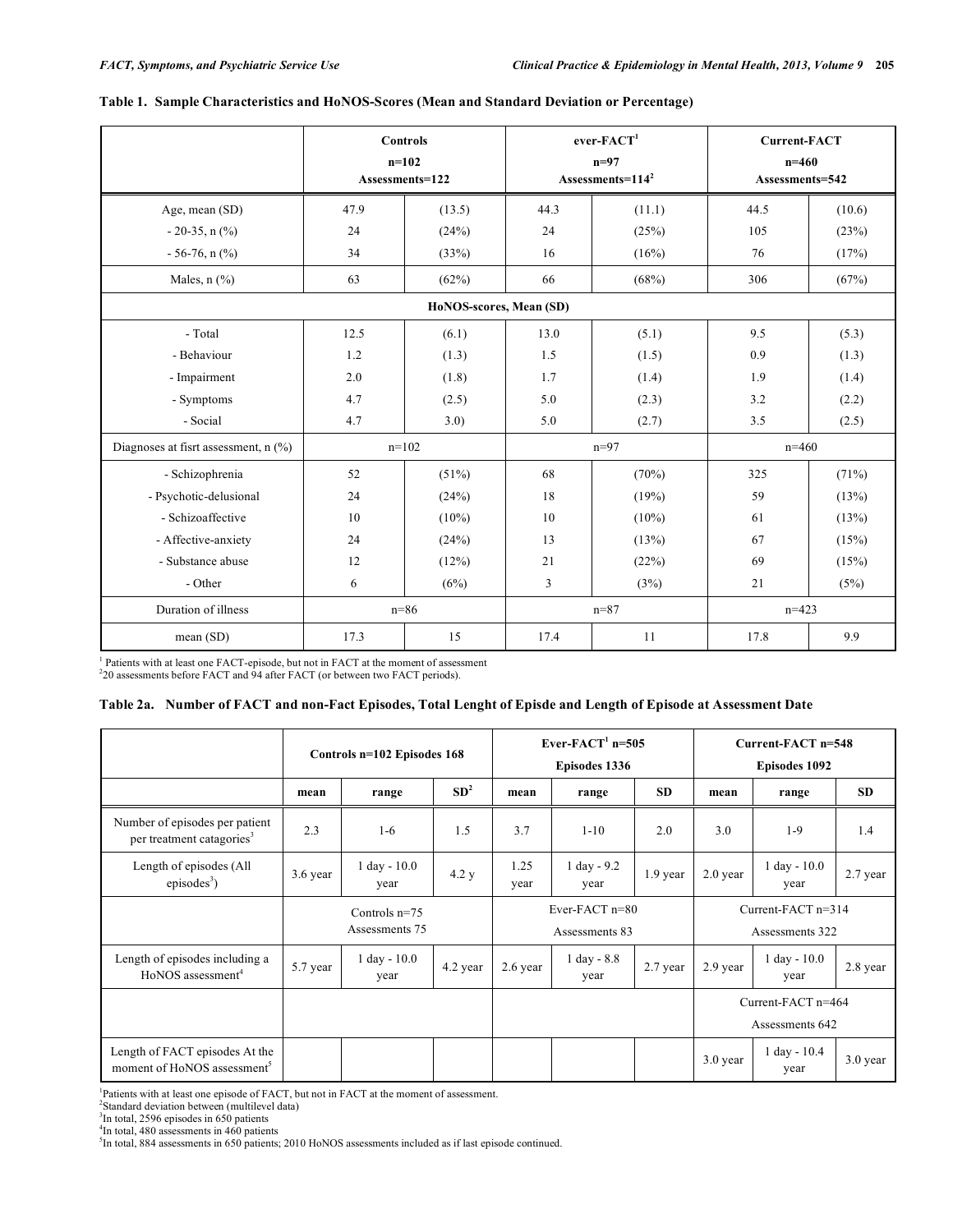#### **Table 2b. Health Care Consumption in the Year after HoNOS Assessment by FACT Status at HoNOS Assessment**

| Health care consumption <sup>1</sup> : | Controls $n=70$<br><b>Assessments 70</b> |                  |                 | Ever-FACT <sup>2</sup> n=77<br><b>Assessments 80</b> |              |           | Current-FACT n=280<br><b>Assessments 304</b> |          |           |
|----------------------------------------|------------------------------------------|------------------|-----------------|------------------------------------------------------|--------------|-----------|----------------------------------------------|----------|-----------|
|                                        | mean                                     | median           | SD <sup>3</sup> | mean                                                 | median       | <b>SD</b> | mean                                         | median   | <b>SD</b> |
| % Admitted                             | 48.3                                     | 39.7             | 40.0            | 50.0                                                 | 48.3         | 41.0      | 10.4                                         | $\theta$ | 28.0      |
| % Outpatient contacts                  | 1.6                                      | $\boldsymbol{0}$ | 3.6             | 3.5                                                  | 1.3          | 4.3       | 7.9                                          | 6.4      | 6.0       |
| % Sheltered housing                    | $\Omega$                                 | $\theta$         | $\theta$        | 1.8                                                  | $\mathbf{0}$ | 12.6      | 4.6                                          | $\theta$ | 20.9      |
| % Day care / part time                 | 15.2                                     | $\theta$         | 29.3            | 13.5                                                 | $\mathbf{0}$ | 26.1      | 29.7                                         | $\theta$ | 41.2      |
| % FACT-contacts                        | $\mathbf{0}$                             | $\theta$         | 0               | 3.6                                                  | 0.3          | 10.4      | 27.3                                         | 11.2     | 33.3      |

<sup>1</sup>In total, 454 assessments in 419 patients <sup>2</sup><br><sup>2</sup> Patients with at least and arise de of EA

Patients with at least one episode of FACT, but not in FACT at the moment of assessment.

3 Standard deviation between (multilevel data)

# **Table 3. Association (Regression Coefficients) Between FACT and Level of Psychosocial Functioning (HoNOS) <sup>1</sup>**

|                  |            | <b>HoNOS</b> total          | <b>Behaviour</b> |                             | Impairment                 |               | <b>Symptoms</b>             |                | Social                        |                |
|------------------|------------|-----------------------------|------------------|-----------------------------|----------------------------|---------------|-----------------------------|----------------|-------------------------------|----------------|
|                  | B          | 95% CI                      | B                | 95% CI                      | B                          | 95% CI        | B                           | 95% CI         | В                             | 95% CI         |
| <b>Controls</b>  | 0.0        | ref                         | 0.0              | ref                         | 0.0                        | ref           | 0.0                         | ref            | 0.0                           | ref            |
| Ever-FACT        | 0.57       | $-0.94:2.1$                 | 0.25             | $-0.12; 0.63$               | $-0.15$                    | $-0.55; 0.25$ | 0.21                        | $-0.41; 0.84$  | 0.34                          | $-0.40; 1.07$  |
| Current-FACT     | $-2.79***$ | $-3.98: -1.6$               | $-0.14$          | $-0.43; 0.16$               | $-0.04$                    | $-0.35:0.28$  | $-1.44***$                  | $-1.93; -0.95$ | $-1.14***$                    | $-1.72; -0.57$ |
| Current vs. Ever |            | $\chi^2$ =32.6 df=1 p<0.001 |                  | $\chi^2$ =7.1 df=1 p=0.0079 | $\gamma^2$ =0.55 df=1 n.s. |               | $\chi^2$ =46.2 df=1 p<0.001 |                | $\gamma^2$ =26.9 df=1 p<0.001 |                |

# **Controlled for Age (Categories) and Gender (745 Assessments in 622 Patients) 2**

<sup>1</sup> A higher HoNOS-score represents a lower level of psychosocial functioning  $293$  controls (111 assessments); 90 ever-FACT (103 assessments); 423 current FACT (491 assessments)  $\frac{1}{2}$  p<.001

ref: reference category

# Table 4. Association Between FACT and Health Care Consumption, Controlled for Level of Psychosocial Functioning (Regression **Coefficients)**

# **Psychosocial Functioning Assessed with the HoNOS Total Score; 404 Assessments in 376 Patients 1**

|                              | % Admitted |                                  | % Outpatient Contacts    |                           | % Sheltered Housing   |                       | % Day care / part-time   |                        | % FACT-contacts          |                        |  |
|------------------------------|------------|----------------------------------|--------------------------|---------------------------|-----------------------|-----------------------|--------------------------|------------------------|--------------------------|------------------------|--|
|                              | B          | 95% CI                           | B                        | 95% CI                    | B                     | 95% CI                | B                        | 95% CI                 | B                        | 95% CI                 |  |
| Controls                     | $\Omega$   | ref                              | $\Omega$                 | Ref                       | $\Omega$              | ref                   | $\mathbf{0}$             | ref                    | $\Omega$                 | ref                    |  |
| $Ever-FACT1$                 | 2.7        | $-8.2; 13.5$                     | 1.7                      | $-0.2; 3.6$               | 2.1                   | $-4.2; 8.4$           | 0.9                      | $-12.1; 13.9$          | 8.3                      | $-1.3; 18.0$           |  |
| Current-FACT                 | $-34.6$    | $-43.6$ ; $-25.6$ <sup>***</sup> | 6.5                      | $5.0; 8.1***$             | 4.8                   | $-0.6; 10.1$          | 14.0                     | 3.0; 25.0"             | 29.1                     | $21.0; 37.2$ ***       |  |
| Overall $\chi^2$ (df=2)      |            | $\chi^2$ =104.1 p<0.001          |                          | $\chi^2$ =92.5 p<0.001    |                       | $\chi^2$ =3.65 p=0.16 |                          | $\chi^2$ =10.8 p=0.004 |                          | $\chi^2$ =69.6 p<0.001 |  |
| Permute                      |            | $\gamma$ 2=104.1, p<0.001        |                          | $\gamma$ 2= 92.5, p<0.001 | $\chi$ 2=3.65, p=0.13 |                       | $\gamma$ 2=10.8, p=0.007 |                        | $\gamma$ 2=69.6, p<0.001 |                        |  |
| Current vs. Ever<br>$(df=1)$ |            | $\chi^2$ =72.1 p<0.0001          |                          | $\chi^2$ =45.2 p<0.0001   | $\chi^2$ =1.29 p=0.26 |                       | $\chi^2$ =6.9 p=0.008    |                        | $\chi^2$ =33.8 p<0.001   |                        |  |
| Permute                      |            | $\chi$ 2=72.1, p<0.001           | $\chi$ 2=45.2, p < 0.001 |                           | $\chi$ 2=1.29, p=0.25 |                       | $\chi$ 2=6.9, p=0.009    |                        | $\gamma$ 2=33.8, p<0.001 |                        |  |

B: Regression coefficients, proportion of days per year  $\frac{1}{2}$  62 controls (62 assessments), 68 ever FACT (69 assessments), 252 FACT (273 assessments)

<sup>2</sup> Patients with at least one FACT-episode, but not in FACT at the moment of assessment  $_{p}^{*}$ P<0.05

 $*$  p < 01<br> $p$  < 001

ref: reference category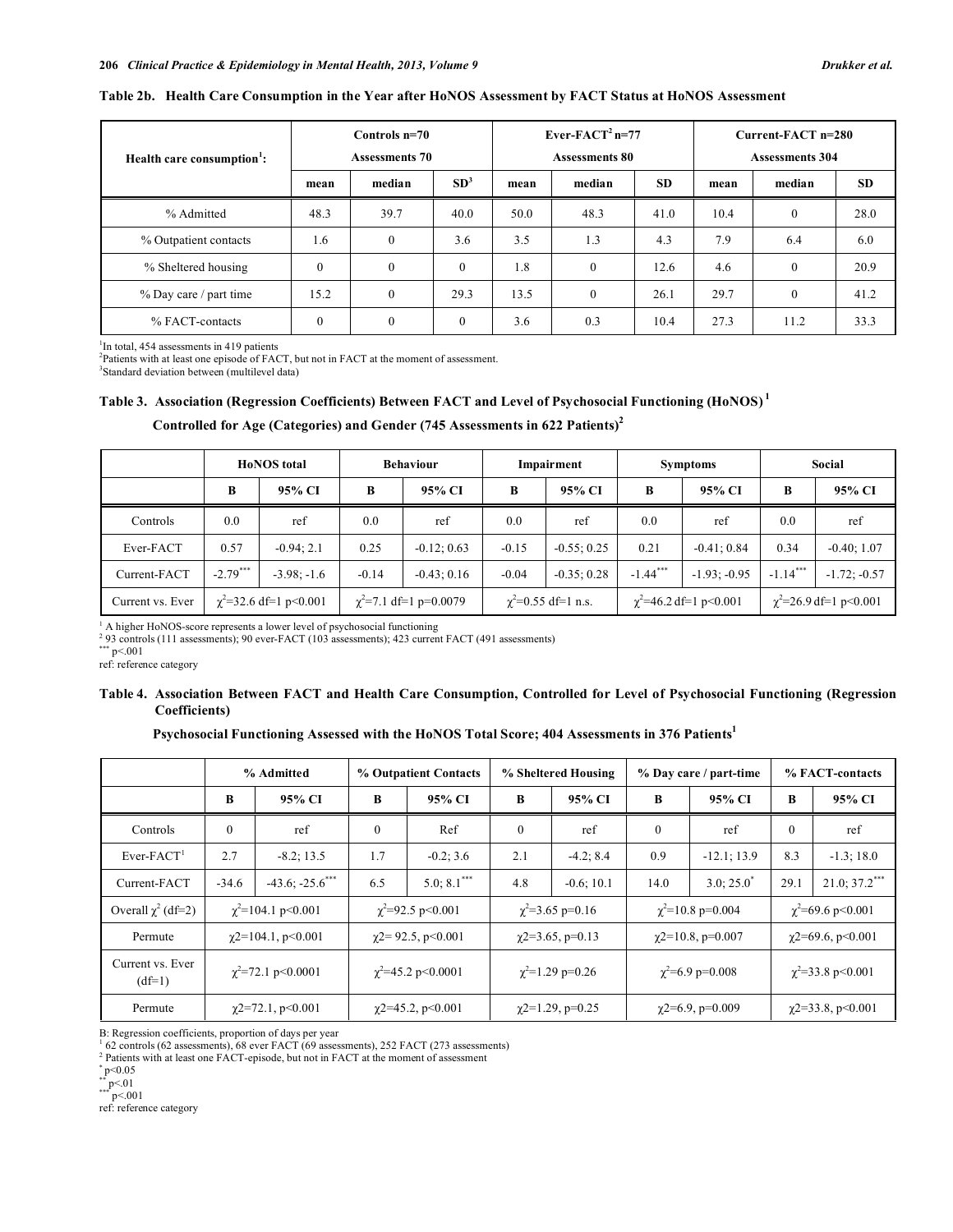Patients in FACT received less inpatient and more outpatient care, even when level of functioning was taken into account. In addition, FACT patients had higher levels of psychosocial functioning than ever-FACT patients and control patients, in particular in the domains Symptoms and Social, but it is impossible to make causal inferences. Therefore, the most important finding of the present analysis may be that despite the principle of continuity of care, FACT episodes and non-FACT episodes alternate in a substantial part of the FACT caseload. Short-term admissions are not an explanation for this finding, because in the data short term admissions were included in the previous FACT episode.

#### **Methodological issues**

The present study used secondary data matched with PCR data. The HoNOS was assessed as part of a yearly screening of patients who use antipsychotic medication. In this real life data set, duration of FACT varied between 1 day and 10 years. Average duration of FACT at the time of the HoNOS assessment was 3.0 years and only 10% of the HoNOS assessments were performed within 2 months after the start of FACT. However, at the time of the PHAMOUSstudy, FACT was already in place and, therefore, data only included 20 baseline assessments, precluding a pre-post comparison.

Although the study population consisted of severe mental illness patients using antipsychotics, and duration of illness was similar across the three groups, groups may have been differed from each other at baseline, which was not examined. In the present data collection, patients living in the vicinity of a FACT team were more likely to be treated in FACT. However, refusal and long-term admission may also constitute valid reasons why patients were in the control group or in the ever-FACT group (at the moment of the HoNOS assessment). Furthermore, analysis of the data showed differences in diagnostic distribution between current-FACT and ever-FACT on the one hand and controls on the other; it is likely that such differences already existed at baseline. Thus, although results show that FACT patients have better outcomes, we cannot make causal inferences. However, differences in diagnostic distribution between the current FACT and the ever FACT group were small, while in the analyses, current FACT patients were compared with both ever-FACT patients and controls, and results were rather similar.

Although 127 patients were assessed twice, only 52 of these longitudinal assessments are in one episode or in two adjacent episodes of which the second one is a FACTepisode. Although the power is relatively low, a *post hoc* longitudinal analysis showed that impairment scores deteriorated in the controls  $(B=1.2 \text{ p}=0.02, \text{ n}=5)$  but not in the patients in a FACT-episode  $(B=-0.18, p=0.36, n=42;$  ever-FACT assessments: B=0.3, p=0.95, n=5; overall chi-square of interaction term=6.2, df=4, p=0.045). Because the difference between FACT and ever-FACT was smaller and because the numbers in this *post hoc* analysis were low, these results are hypothesis generating at best.

In addition, the present analysis has several limitations. First, in these secondary data, FACT as a whole was evaluated. We did not differentiate between the 20% most severely ill patients, who are treated by the principles of ACT and the other patients in FACT, with less intensive treatment. Second, control patients were older than current FACT-patients and this is in agreement with other FACT results [5]. Possibly, patients were more likely to be selected for FACT-treatment when they were younger. Fortunately, there was no difference in age between current-FACT and ever-FACT, while results of current FACT compared with control groups were similar. In addition, all analyses were controlled for age group.

Third, data did not include at least one FACT and one non-FACT assessment for each patient ever in FACT. The large majority of FACT-patients only had HoNOSassessments during FACT-episodes, while other FACT patients only had assessments after FACT. These limitations result from the use of secondary data. However, these secondary data combined with mental health care use collected by the PCR provide results that resemble a study of "real-life" routine clinical practise as opposed to a Randomised Controlled Trail (RCT). The PHAMOUS-study included all patients using antipsychotics, rather than a subsample with strict inclusion and exclusion criteria, as typically selected in the context of an RCT.

Because data on mental health care use are skewed, the assumption of normal distribution of the dependent variable, needed for linear regression, was not met. Therefore, a sensitivity analysis was performed using the Stata command PERMUTE. All models analysing the outcome of mental health care use were performed 10000 times, creating a distribution of chi-square values. All p-values were similar to the original analyses.

Finally, FACT-status was obtained from the PCR and, therefore, not available for 2010. Therefore, for assessments between January and June 2010, FACT status of December  $31<sup>st</sup>$  2009 was extrapolated. Thus, patients that did change treatment in 2010 introduced some noise.

## **Other FACT Research**

FACT is a Dutch variant of ACT [3] and although it has been implemented across the country, research results to date mainly originated from one province in the South of the Netherlands, Limburg. Using Limburg data, it has been shown that remission rates are larger in FACT than in care without a specific community component [5] when there is a need for care with respect to psychotic symptoms. The present data originate from another Dutch area and also show better functioning of patients in FACT, but this analysis cannot be seen as a replication, because baseline assessment is missing (see above). On the other hand, because of the continuity-of-care principle, costs were higher in FACT in Limburg; the decrease in costs of inpatient care was outweighed by the costs of patients remaining in outpatient care [4]. The present results also show lower levels of inpatient care and higher levels of outpatient care in FACT. Thus, in the short term, outpatient care as well as the total psychiatric health care costs increase because of the continuity-of-care principle. However, this principle aims to save health care costs in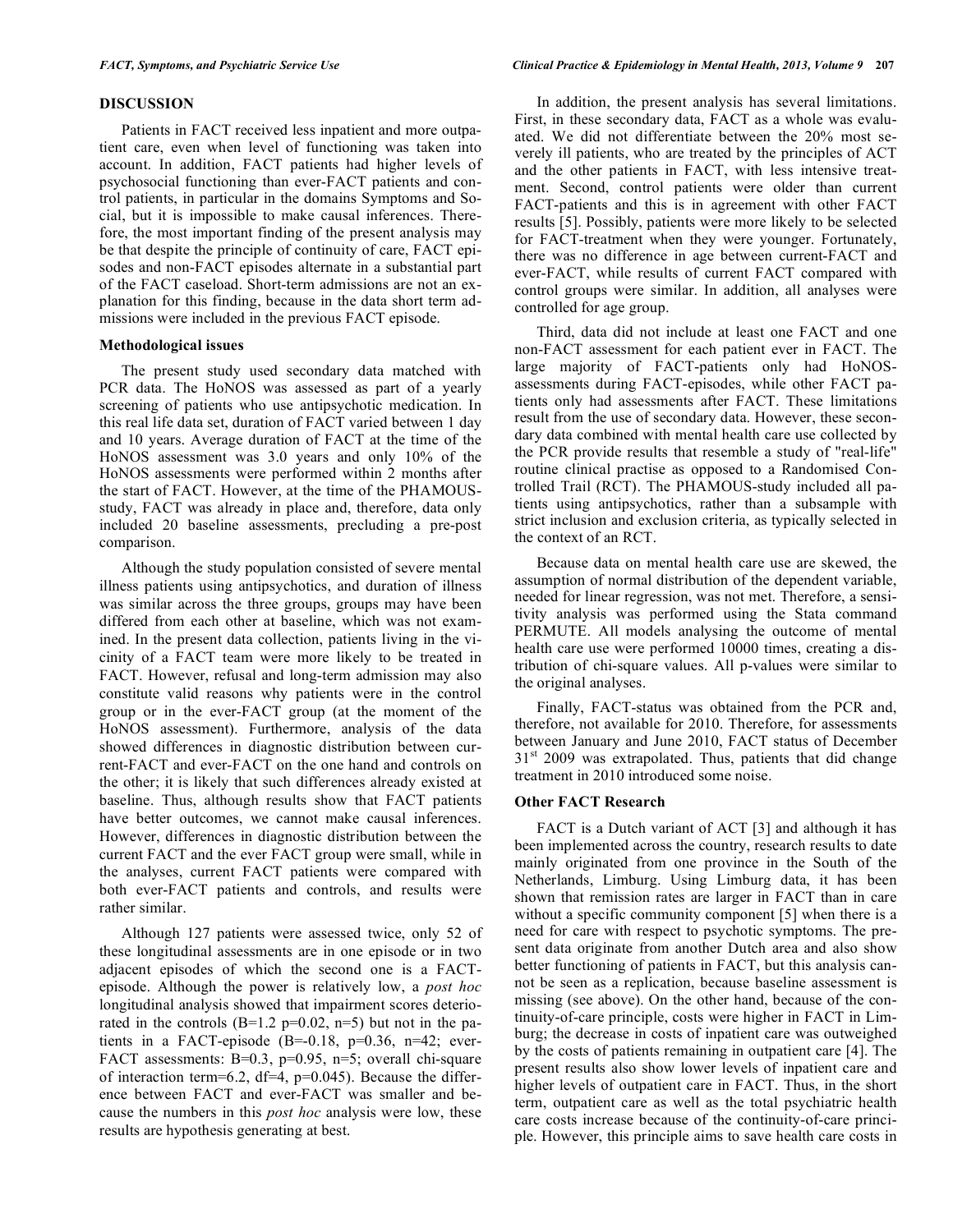#### **208** *Clinical Practice & Epidemiology in Mental Health, 2013, Volume 9 Drukker et al.*

the longer term, by reduction of symptoms levels and number of admissions. The longitudinal data used in the present paper and in Limburg do not span the time period needed to evaluate these long-term effects. If these data are available in future, researchers should not evaluate the overall or average changes in health care use over e.g. 10 years, but they should categorise the period to evaluate short-term and long-term health care use.

Results of ACT are also promising both in the Netherlands and in other countries [12-16]. Previously, the choice between FACT and ACT was merely based on characteristics of the region. FACT-teams were introduced in regions where the number of patients in the most severely ill subgroup was not sufficient to start an ACT-team (e.g. rural areas). Recently, the first study that compared effectiveness of FACT with effectiveness of ACT was published [1]. Various outcomes with respect to admission days showed a reduction after the transformation from Assertive Outreach to community mental health teams adopting the principles of FACT; staff suggested that patients that were unnecessarily retained in assertive outreach could be better served in FACT [1]. Unfortunately, this study did not include psychopathology or other relevant patient outcomes.

#### **Once in FACT always in FACT?**

FACT aims to keep patients in care [3] and in actual practice FACT experts generally assume that patients admitted to FACT, remain in FACT. If this were the case, the data should have shown a single prolonged episode of FACT care for each patient. In actual fact, however, patients on average had 3 separate FACT episodes, which alternated with periods of non-FACT episodes or no treatment. FACT care in practice thus is more flexible than generally assumed, at least in our data. This finding has been shown in ACT-research as well [17-19]. Although FACT explicitly aims to keep patients in the same care setting despite fluctuations in severity, membership of a FACT-team does not last indefinitely. One explanation may be that patients sometimes are admitted to sheltered housing facilities within a psychiatric hospital, where treatment logically is not combined with FACT. Another reason may be that some patients deteriorate and are admitted for a long period (admissions not exceeding 3 months were still within the remit of FACT in the analyses). Patients may also move outside the area of the FACT-team or patients may leave FACT because they improve sufficiently to migrate to a less intensive form of care. However, the frequency of the HoNOS-assessments is too low to assess the proportion of patients who drop out of FACT because of an improvement in functioning. Previous research showed that 24% of patients discharged from ACT were transferred to less intensive care and 17% to more intensive care [19]. In theory, the proportion referred to less intensive care should be lower in FACT, because FACT also caters for patients requiring less intensive care.

# **CONCLUSION**

Patients in FACT, included in the present study, received less inpatient and more outpatient care than ever-FACT patients and control patients. In addition, FACT patients had higher levels of psychosocial functioning than ever-FACT patients and control patients, in particular in the domains Symptoms and Social. However, the structure of the present data precludes causal inference. Furthermore, we may conclude that membership of a FACT-team does not last indefinitely.

# **TRIAL REGISTRATION**

The study was submitted for approval to the medical ethics committee of the University Medical Health Centre in Groningen. The committee's secretary stated that due to the nature of the study (i.e. being part of care as usual) formal approval was not required.

# **ABBREVIATIONS**

| <b>ACT</b>     | = Assertive Community Treatment,                      |  |  |  |  |  |  |
|----------------|-------------------------------------------------------|--|--|--|--|--|--|
| <b>FACT</b>    | = Flexible Assertive Community Treatment,             |  |  |  |  |  |  |
| HoNOS          | = Health of the Nations Outcome Scales,               |  |  |  |  |  |  |
| <b>PHAMOUS</b> | = Pharmacotherapy Monitoring and Out-<br>come Survey, |  |  |  |  |  |  |
| <b>PCR</b>     | = Psychiatric Case Register,                          |  |  |  |  |  |  |
| <b>RCT</b>     | $=$ Randomized controlled trial.                      |  |  |  |  |  |  |
| SD             | $=$ standard deviation                                |  |  |  |  |  |  |

### **CONFLICT OF INTEREST**

The authors confirm that this article content has no conflicts of interest.

### **ACKNOWLEDGEMENTS**

We gratefully acknowledge the financial support of the PCR by the ministry of Health, Welfare and Sport.

#### **REFERENCES**

- [1] Firn M, Hindhaugh K, Hubbeling D, Davies G, Jones B, White SJ. A dismantling study of assertive outreach services: comparing activity and outcomes following replacement with the FACT model. Soc Psychiatr Epidemiol 2012. Available from http://link.springer.com/article/10.1007%2Fs00127-012-0602-x
- [2] Drukker M, Bak MLFJ, Campo JA, Driessen G, Van Os J, Delespaul PAEG. The Cumulative Needs for Care Monitor (CNCM), a unique monitoring system in the South of The Netherlands. Soc Psychiatr Epidemiol 2010; 45(4): 475-85.
- [3] Van Veldhuizen JR. FACT: a Dutch version of ACT. Commun Ment Health J 2007; 43(4): 421-33.
- [4] Drukker M, Van Os J, Sytema S, Driessen G, Visser E, Delespaul P. Function Assertive Community Treatment (FACT) and psychiatric service use in patients diagnosed with severe mental illness. Epidemiol Psychiatr Sci 2011; 20(3): 273-8.
- [5] Drukker M, Maarschalkerweerd M, Bak MLFJ*, et al.* A real-life observational study to the effectiveness of F-ACT in a Dutch mental health region. BMC Psychiatr 2008; 8: 93.
- [6] Bak M, Van Os J, Delespaul PAEG*, et al.* An observational, "real life" trial of the introduction of assertive community treatment in a geographically defined area using clinical rather than service use outcome criteria. Soc Psychiatr Epidemiol 2007; 42(2): 125-30.
- [7] Phamous. Phamous pharmacotherapy monitoring and outcome survey. Available at. [http://www.phamous.eu/meerover.html] Groningen; 2013 [retreived 2013 January 22];
- [8] Wing J, Curtis RH, Beevor A. Health of the Nation Outcome Scales (HoNOS). Glossary for HoNOS score sheet. Br J Psychiatr 1999; 174: 432-4.
- [9] Pirkis JE, Burgess PM, Kirk PK, Dodson S, Coombs TJ, Williamson MK. A review of the psychometric properties of the